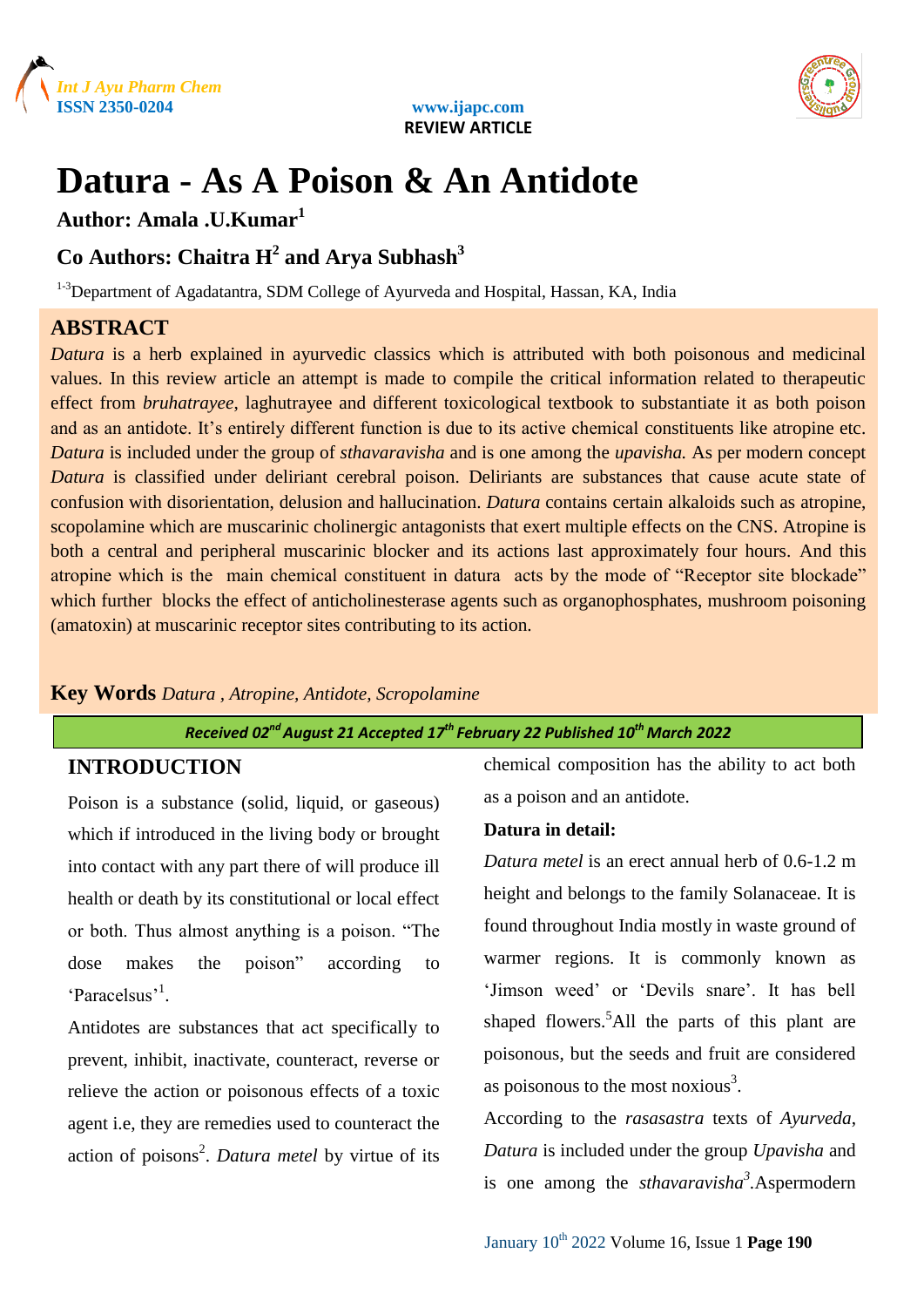



concept *Datura* is classified under deliriant cerebral poison. Deliriants are substances that cause acute state of confusion with disorientation, delusion and hallucination. *Datura* contains certain alkaloids such as atropine, scopolamine which are muscarinic cholinergic antagonists that exert multiple effects on the  $CNS<sup>2</sup>$ .

After swallowing the seeds of *datura,* especially crushed, symptoms usually appear within half an hour or immediately<sup>11</sup>. It produces gastric irritation, bitter taste, dryness in mouth and throat, burning pain in the stomach, and **Table 1** Pharmacological properties of Datura

dysphagia. Death occurs usually due to respiratory failure<sup>2</sup>. *Datura* is classified as per *Raja Nighantu* (based on colour of the flower) $as<sup>12</sup>$ :

- *i. Sweta*
- *ii. Neela*
- *iii. Krishna*
- *iv. Lohitha*
- *v. Peetha*

Pharmacological properties are discussed in Table 1**.**

|               | $Ra$ . $Ni$ | Kai.Ni  | Da.Ni | $\bm{B}.\bm{P}$ |  |
|---------------|-------------|---------|-------|-----------------|--|
| Rasa          | Katu        | Madhura | Katu  | Kashaya         |  |
|               |             | Tiktha  |       | Madhura         |  |
|               |             |         |       | Tiktha          |  |
| Guna          | Ushna       | Tikshna | Ushna | Ushna           |  |
|               |             | Ushna   |       | Guru            |  |
|               |             | Guru    |       |                 |  |
| Veerya        | Ushna       | Ushna   | Ushna | Ushna           |  |
| <b>Vipaka</b> | Katu        | Katu    | Katu  | Katu            |  |

#### **Table 2** Pharmacological action of Datura

|              | ັ                 |            |               |            |  |
|--------------|-------------------|------------|---------------|------------|--|
|              | Ra.Ni             | Ka.Ni      | Da.Ni         | B.Pr.Ni    |  |
| <b>Karma</b> | Kanduhara         | Jwarahara  | Kanthikara    | Jwarahara  |  |
|              | Twakdoshahara     | Kushtahara | Kushtahara    | Kushtahara |  |
|              | <b>Bhramakara</b> | Vranahara  | Twakdoshahara | Kaphahara  |  |
|              | Jwarahara         | Kaphahara  | Kanduhara     | Kanduhara  |  |
|              |                   | Krimighna  |               | Vishahara  |  |
|              |                   | Vishahara  |               |            |  |

#### **Pharmacokinetics**

The active constituents like atropine, scopolamine, hyoscyamine and other tropanes with their anticholinergic effect acts as antimuscarinic agent thereby relaxing smooth muscles, decreasing secretion of saliva, sweat and digestive juice, dilatation of pupil of eye etc. Atropine and hyoscine are rapidly absorbed from GIT.When applied to eye they freely penetrate cornea. Passage across blood brain barrier is limited. About 50% of atropine is metabolized in liver and rest is excreted unchanged in urine. It has a half-life of 3-4 hours<sup>7</sup>.

#### **Pharmacological action of atropine<sup>7</sup>**

January 10th 2022 Volume 16, Issue 1 **Page 191** We can predict the actions of atropine from the knowledge of parasympathetic nervous system responses. Prominent effects are seen in organs which normally receive strong parasympathetic nerve supply. It completely binds muscarinic receptors. Thus interrupt the parasympathetic innervation. It also blocks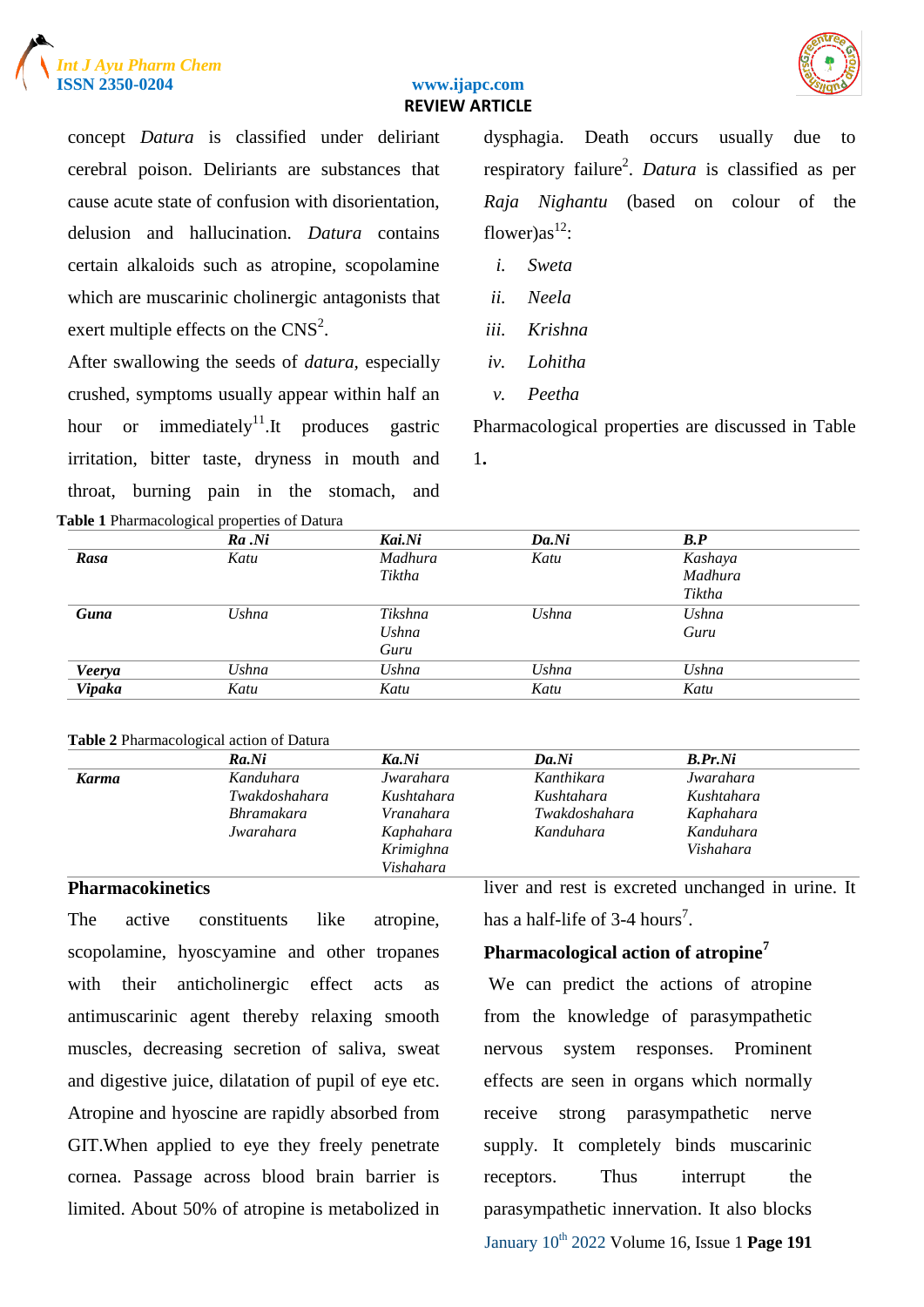



the few sympathetic cholinergic neurons such as those innervating sweat glands. It does not block nicotinic receptors. Consequently, there is little or no action at skeletal muscular junction or autonomic **Table 3** Therapeutic uses of atropine<sup>5</sup>

ganglia. It is both a central and peripheral muscarinic blocker and its actions last approximately four hours<sup>5</sup>. Therapeutic uses of Atropine are given in Table 3.

| <b>System</b>                     | <b>Therapeutic action</b>                                                   |  |
|-----------------------------------|-----------------------------------------------------------------------------|--|
| <b>Gastrointestinal tract</b>     | Act as an antispasmodic. Atropine antagonises the spasmogenic action of     |  |
|                                   | morphine on small and large intestine                                       |  |
| <b>Bronchi/Respiratory system</b> | Atropine relaxes the smooth muscles of the bronchi and bronchioles.         |  |
|                                   | Bronchodilator in asthma condition by inhibiting reflex bronchoconstriction |  |
|                                   | mediated by vagus nerve.                                                    |  |
| <b>CNS</b>                        | It depress vestibular excitation and has anti-motion sickness property by   |  |
|                                   | blocking the relative over-activity in basal ganglia. It supress tremor and |  |
|                                   | rigidity of parkinsonism.                                                   |  |
| Cardiovascular system             | At low doses it cause bradycardia due to blockage of M1 receptors on        |  |
|                                   | inhibitory pre-junctional neuron.                                           |  |
|                                   | High dose of atropine causes tachycardia due to blockage of SA node cardiac |  |
|                                   | receptors.                                                                  |  |

#### **Scopolamine<sup>7</sup>**

It is also an antimuscarinic agent. It is a central nervous system depressant at therapeutic dose and is commonly used therapeutically for motion sickness.

#### **Clinical toxicology**

Datura when ingested causes delirium. In lower dose it causes CNS stimulation because of combined action of atropine, hyocyamine and scopolamine. It causes depression at higher doses. Scopolamine especially produces a state of excitement followed by state of depression where hallucination canoccur<sup>7</sup>.

When leaves of datura are smoked it acts as a hallucinogenic and hypnotic. Ingestion of seed causes severe anxiety, confusion, delirium etc. Clinical symptoms of overdoses may include blurred vision, clumsiness or unsteadiness, dizziness, confusion, difficulty in breathing, tachycardia, arrhythmia, fever and urinary retention<sup>3</sup>.

#### **Diagnosis**

The diagnosis of *datura* poisoning is generally made clinically by anticholinergic symptoms, dryness in mouth, mydriasis, tachycardia, hallucination, dysphagia, diplopia, drunken gait, dry hot skin, dysuria etc<sup>2</sup>.

Even minute traces of atropine in blood can be detected by GC/MS. If dilated pupil did not constrict within 15- 30 min, after instillation of 2- 3 drops of 1% pilocarpine, it is indication of anticholinergic poisoning<sup>2</sup>.

*Datura* a *sthavara visha* is used in management of *alarkavisha, mushikavisha, sarpavisha* and *kukkudavisha*.Reference regarding *datura* used in *alarka* and *mushikavisha* is in *susruthasamhithakalpasthana* and *ashtangasamgrahauttarasthana*<sup>10</sup> .Reference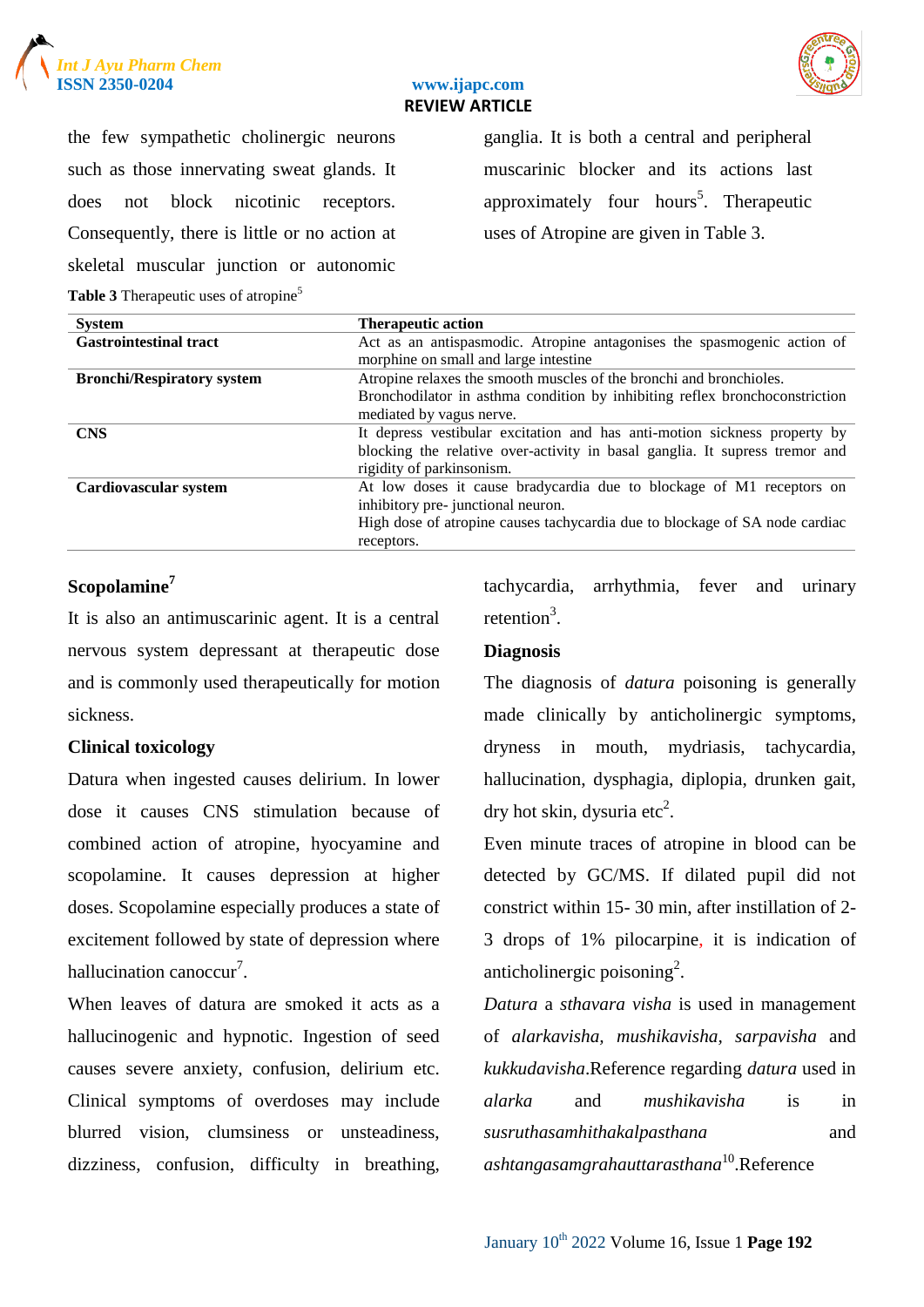# *Int J Ayu Pharm Chem*



#### www.ijapc.com  **REVIEW ARTICLE**

regarding *kukkudavisha* is in *cakradatta*, *vishachikithsaadhyaya*. A *lepa* is mentioned and it is prepared from *datura*, *udumbara* etc.

For *sarpa visha* the leaf paste applied over the bite site is practiced in folklore medicines.

In *ashtangasangraha* it is mentioned that nothing is equal to poison to neutralize the poison  $10^{\circ}$ . In *Ayurvedaprativisha* concept cannot be co-related with antidote.

*Prathivisha* means the use of poison in the management of other poison. When all other treatment measures fails, *prathivisha* is the last line oftreatment in extreme cases.

*Sthavaravisha* causes aggravation of *kapha* and it act in upward direction. *Jangamavisha* act in downward direction.The opposite nature of these *sthavara* and *jangama visha* is the theory of prathivisha $^1$ .

But if we consider the concept of antidote, they are agents which counter act the effect of poison. They are mechanical/physical, chemical, physiological/pharmacological and chelating agent. It can also be classified into specific and non-specific antidote<sup>2</sup>.

Non-specific antidotes with a mechanical action are those which render the poison inert by their mechanical action .Example are finely powder activated charcoal, bulky food etc<sup>2</sup>.

Non specific antidotes with a chemical action are those which counteract the action of poison by forming harmless or insoluble compounds when brought in contact withthem. Example is lime for oxalic acid. Chemicalantidotes themselves are almost harmless, so that if an excess is given, they will not produce any ill effect<sup>2</sup>.

#### **Antidotes works in any of following ways<sup>2</sup> :**

Common mode of action of antidotes

- 1. Inert complex formation
- 2. Accelerated detoxification
- 3. Reduced toxic conversion
- 4. Receptor site competition
- 5. Receptor site blockade
- 6. Toxic effect bypass

Among this "receptor site blockade" is applicable in atropine as an antidote, ie the main chemical constituent in *datura* which blocks the effect of anticholinesterase agents such as organophosphates, mushroom poisoning(amatoxin) at muscarinic receptor sites<sup>7</sup>.

From above explained symptoms or changes occurred after taking *datura* we can substantiate it as a poison. From the definition of poison, any substance (solid, liquid, gas)which if introduced in the living body or brought into contact with any part there will produce ill health or death it is considered as poison. Here *datura* is intake it will cause ill health and if not managed properly it may leads to death by respiratory failure<sup>7</sup>.

Antidote and *prathivisha* cannot be equated because all antidotes are nonpoisonous substance, but*prathivisha* by virtue is *visha*. *Datura*can be considered as a *prathivisha* because it is a *sthavara visha* and it also classified under *upavisha.*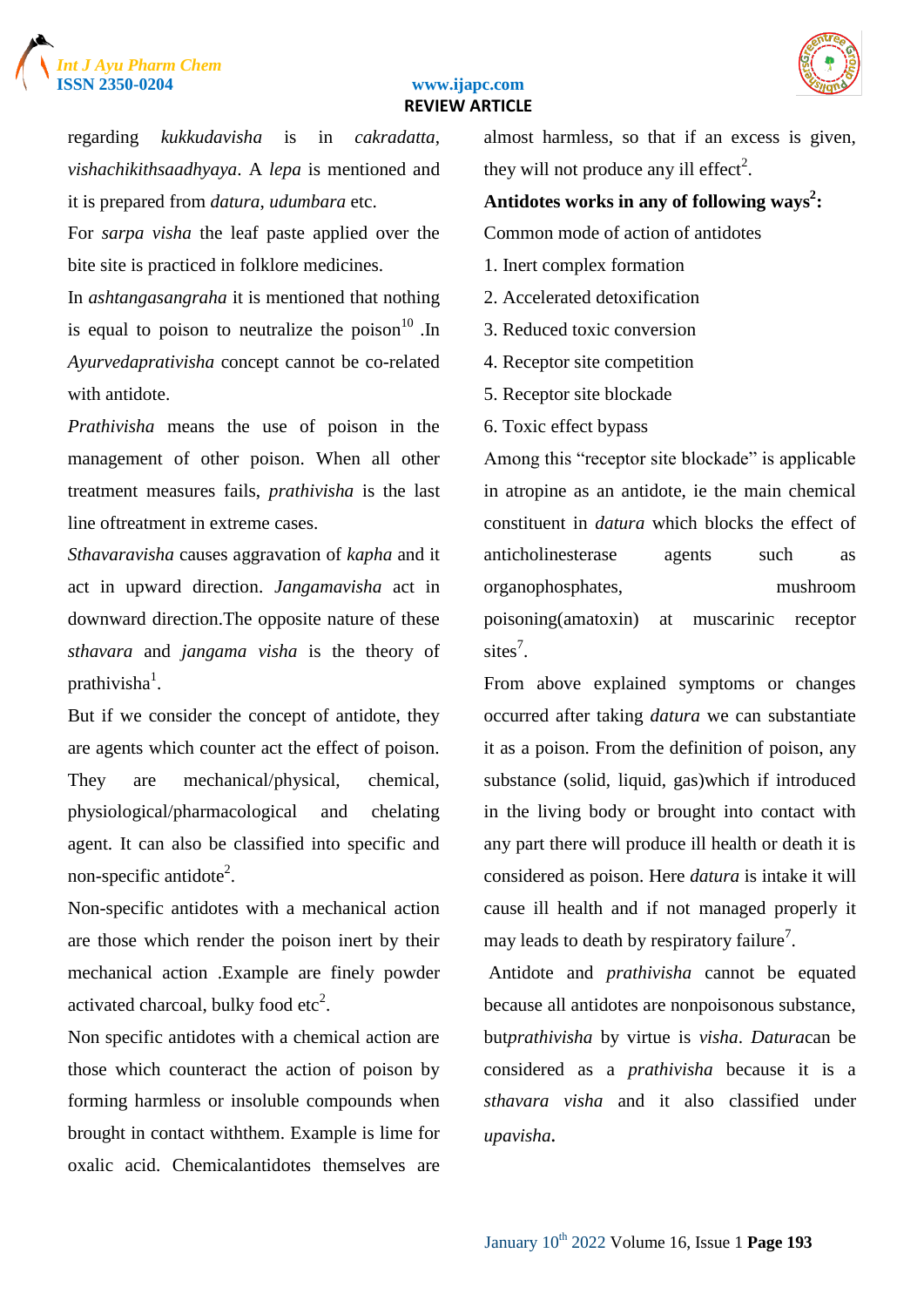



#### **DISCUSSION**

*Datura metel* is a commonly used plant for medicinal purpose and a main ingredient in many *ayurvedic* formulations. According to *Ayurveda, datura visha* is explained in *ashtanga sangraha vishaprathiseda adhyaya*. *"Daturakopayukthayena sarvam pashyathi peethakam Kampalalamadhachardhismruthi bhramsha bhramanvitham"*

And in this context, the symptoms after *datura* consumption has been explained as xanthopsia, developing tremors, salivation, toxicity, vomiting, loss of memory and giddiness $8$ .

It can be considered as a poison and an antidote also.In *charaka chikithsa sthana,visha chikithsa adhyaya*, explanation regarding *moolavisha* i.e., *sthavaravisha* given for *jangamavisha* & *jangamavisha* for *sthavara visha* management is available. It is the *prathivisha* concept and may be equated to *datura* as an antidote mainly in *alarka visha*. While explaining the *samprapthi,alarka visha* affects the *samjavaha srotas*. *Datura* also acts on *samjavahasrotas* causing *smrithinasha*and thereby acts as *deliriant*poison. Among the symptoms of affliction*,lalavan* (profuse salivation) is seen common in *datura visha* and *alarka visha*. *Alarka visha* afflicted person may become *unmatta*whereas the synonym of *datura*is also *unmatta*.

According to *susruthacharya* & *vagbhatacharya* while explaining *alarkavisha* treatment "*Apupa* preparation" with *datura* as an ingredient is explained. The patient does notsurvive if the poison aggravates by itself, hence it should be excited immediately so that it get aggravated $8$ .

#### **CONCLUSION**

As per the concept of *Ayurveda* any strong poison can be used as a powerful medicine if carefully processed and administered. On the flip side even a powerful medicine can turn to be poisonous if not properly handled.

*Datura* acts as a poison with a fatal dose of 50- 100 seeds.it is used as a medicine in many formulations after doing *shodana* in *godugdha* and its use has been specified in *visha* conditions like *alarka visha*, *sarpa visha*, and *kukkudavisha.* From these we can substantiate that *datura* act as both *visha* and antidote.